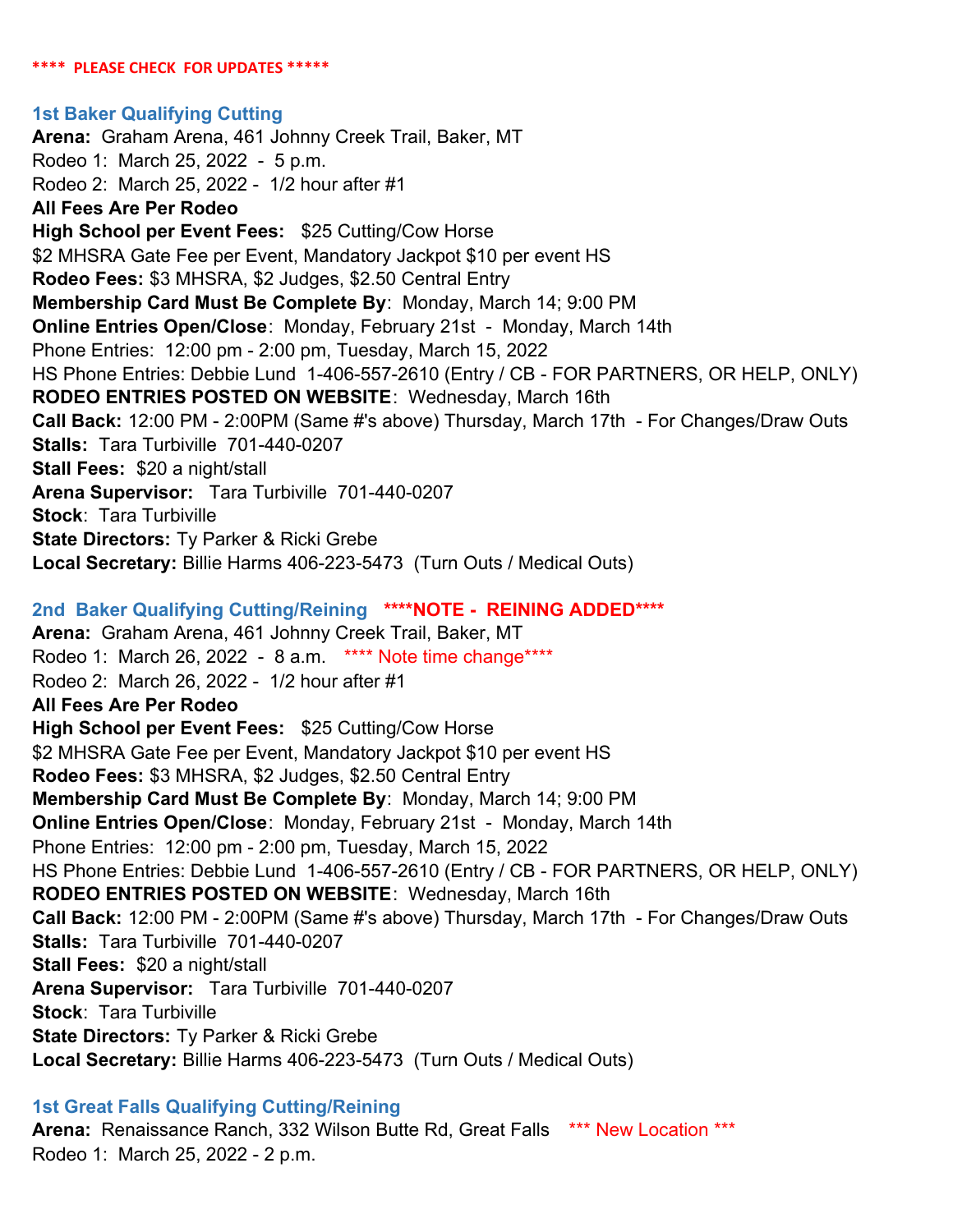Rodeo 2: March 25, 2022 - 1/2 hour after #1 **All Fees Are Per Rodeo High School per Event Fees:** \$25 Cutting/Cow Horse \$2 MHSRA Gate Fee per Event, Mandatory Jackpot \$10 per event HS **Rodeo Fees:** \$3 MHSRA, \$2 Judges, \$2.50 Central Entry **Membership Card Must Be Complete By**: Monday, March 14; 9:00 PM **Online Entries Open/Close**: Monday, February 21st Monday, March 14th Phone Entries: 12:00 pm - 2:00 pm, Tuesday, March 15, 2022 HS Phone Entries: Debbie Lund 1-406-557-2610 (Entry / CB - FOR PARTNERS, OR HELP, ONLY) **RODEO ENTRIES POSTED ON WEBSITE**: Wednesday, March 16th **Call Back:** 12:00 PM - 2:00PM (Same #'s above) Thursday, March 17th - For Changes/Draw Outs **Stalls:**  NA **Stall Fees:** NA **Arena Supervisor:** Justin Warneke (406) 217-5609 **Stock**: Justin Warneke **State Directors:** Tobin Arnold & Shawn Erickson **Local Secretary:** Kari Trexler 406-546-8446 (Turn Outs / Medical Outs)

#### **1st Great Falls Qualifying Rodeo, HS/JH**

**Arena:** Livestock Pavillion @ Montana Expo Park, 400 3rd Street NW Rodeo 1: March 26, 2022 -9:30 a.m. - HS & JH will run together Rodeo 2: March 27, 2022 - 9:30 a.m. - HS & JH will run together **All Fees Are Per Rodeo** High School/Jr High per Event Fees: \$25 Rough Stock, \$15 Timed Event \$2 MHSRA Gate Fee per Event, Mandatory Jackpot \$10 per Event HS/\$5 per event JH **Rodeo Fees:** \$3 MHSRA/Jr. High, \$2 Judges, \$2.50 Central Entry **Membership Card Must Be Complete By**: Monday, March 14; 9:00 PM **Online Entries Open/Close**: Monday, February 21st Monday, March 14th Phone Entries: 12:00 pm - 2:00 pm, Tuesday, March 15, 2022 **HS Phone Entries**: Debbie Lund 1-406-557-2610 (Entry / CB - FOR PARTNERS, OR HELP, ONLY) **JH Phone Entries**: Billie Harms 1-406-421-5658 (Entry / CB - FOR PARTNERS, OR HELP, ONLY) **RODEO ENTRIES POSTED ON WEBSITE**: Wednesday, March 17th **Call Back:** 12:00 PM - 2:00PM (Same #'s above) Thursday, March 17th - For Changes/Draw Outs **Stalls:**  Colter Heckman, 406-799-7433 **Stall Fees:** \$25 stall/night. Must use stalls on grounds; no pens built or tying to trailers **Arena Supervisor:** Colter Heckman (406) 799-7433 **Stock**: Whitford Rodeo/Tatsey **State Directors:** Tobin Arnold & Shawn Erickson **Local Secretary:** Lorell Heckman, 406-799-4998 (Turn Outs / Medical Outs)

**2nd Great Falls Qualifying Cutting/Reining Arena:** Renaissance Ranch, 332 Wilson Butte Rd, Great Falls \*\*\* New Location \*\*\* Rodeo 1: April 1, 2022 - 2 p.m. Rodeo 2: April 1, 2022 - 1/2 hour after #1 **All Fees Are Per Rodeo High School per Event Fees:** \$25 Cutting/Cow Horse \$2 MHSRA Gate Fee per Event, Mandatory Jackpot \$10 per event HS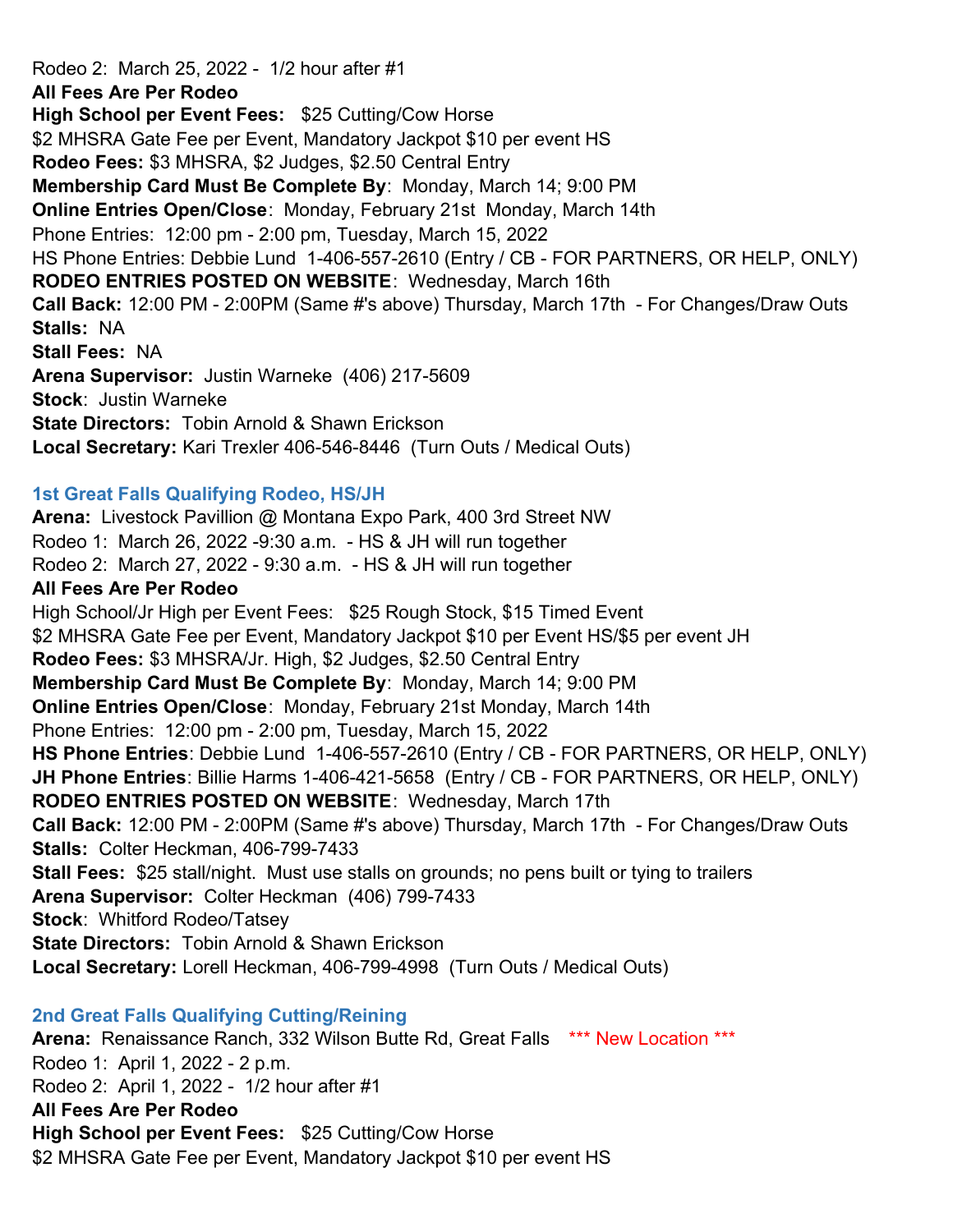**Rodeo Fees:** \$3 MHSRA, \$2 Judges, \$2.50 Central Entry **Membership Card Must Be Complete By**: Monday, March 21; 9:00 PM **Online Entries Open/Close**: Monday, February 28th - Monday, March 21st Phone Entries: 12:00 pm - 2:00 pm, Tuesday, March 22, 2022 **HS Phone Entries**: Debbie Lund 1-406-557-2610 (Entry / CB - FOR PARTNERS, OR HELP, ONLY) **RODEO ENTRIES POSTED ON WEBSITE**: Wednesday, March 23rd **Call Back:** 12:00 PM - 2:00PM (Same #'s above) Thursday, March 24th - For Changes/Draw Outs **Stalls:**  NA **Stall Fees:** NA **Arena Supervisor:** Justin Warneke (406) 217-5609 **Stock**: Justin Warneke **State Directors:** Tobin Arnold & Shawn Erickson **Local Secretary:** Kari Trexler 406-546-8446 (Turn Outs / Medical Outs)

# **2nd Great Falls Qualifying Rodeo, HS/JH**

**Arena:** Livestock Pavillion @ Montana Expo Park, 400 3rd Street NW Rodeo 1: April 2, 2022 -9:30 a.m. - HS & JH will run together Rodeo 2: April 3, 2022 - 9:30 a.m. - HS & JH will run together **All Fees Are Per Rodeo** High School/Jr High per Event Fees: \$25 Rough Stock, \$15 Timed Event \$2 MHSRA Gate Fee per Event, Mandatory Jack Pot \$10 per Event HS/\$5 per event JH **Rodeo Fees:** \$3 MHSRA/Jr. High, \$2 Judges, \$2.50 Central Entry **Membership Card Must Be Complete By**: Monday, March 21; 9:00 PM **Online Entries Open/Close**: Monday, February 28th - Monday, March 21st Phone Entries: 12:00 pm - 2:00 pm, Tuesday, March 22, 2022 **HS Phone Entries**: Debbie Lund 1-406-557-2610 (Entry / CB - FOR PARTNERS, OR HELP, ONLY) **JH Phone Entries**: Billie Harms 1-406-421-5658 (Entry / CB - FOR PARTNERS, OR HELP, ONLY) **RODEO ENTRIES POSTED ON WEBSITE**: Wednesday, March 23rd **Call Back:** 12:00 PM - 2:00PM (Same #'s above) Thursday, March 24th - For Changes/Draw Outs **Stalls:**  Colter Heckman, 406-799-7433 **Stall Fees:** \$25 stall/night. Must use stalls on grounds; no pens built or tying to trailers **Arena Supervisor:** Colter Heckman (406) 799-7433 **Stock**: Whitford Rodeo/Tatsey **State Directors:** Tobin Arnold & Shawn Erickson **Local Secretary:** Lorell Heckman, 406-799-4998 (Turn Outs / Medical Outs)

# *Glendive Qualifying Rodeo, HS/JH*

**Arena**: J & A, 147 Road 240, Glendive Rodeo 1: April 2, 2022 - 10:00 a.m. (HS) - YRA/Jr. High 1/2 hour after Rodeo 2: April 3, 2022 - 9:00 a.m. -(YRA/Jr. High) - High School 1/2 hour after *All Fees Are Per Rodeo* High School/Jr High per Event Fees: \$25 Rough Stock, \$15 Timed Event \$2 MHSRA Gate Fee per Event, Mandatory Jack Pot \$10 per Event HS/\$5 per event JH **Rodeo Fees:** \$3 MHSRA/Jr. High, \$2 Judges, \$2.50 Central Entry **Membership Card Must Be Complete By**: Monday, March 21; 9:00 PM **Online Entries Open/Close**: Monday, February 28th - Monday, March 21st Phone Entries: 12:00 pm - 2:00 pm, Tuesday, March 22, 2022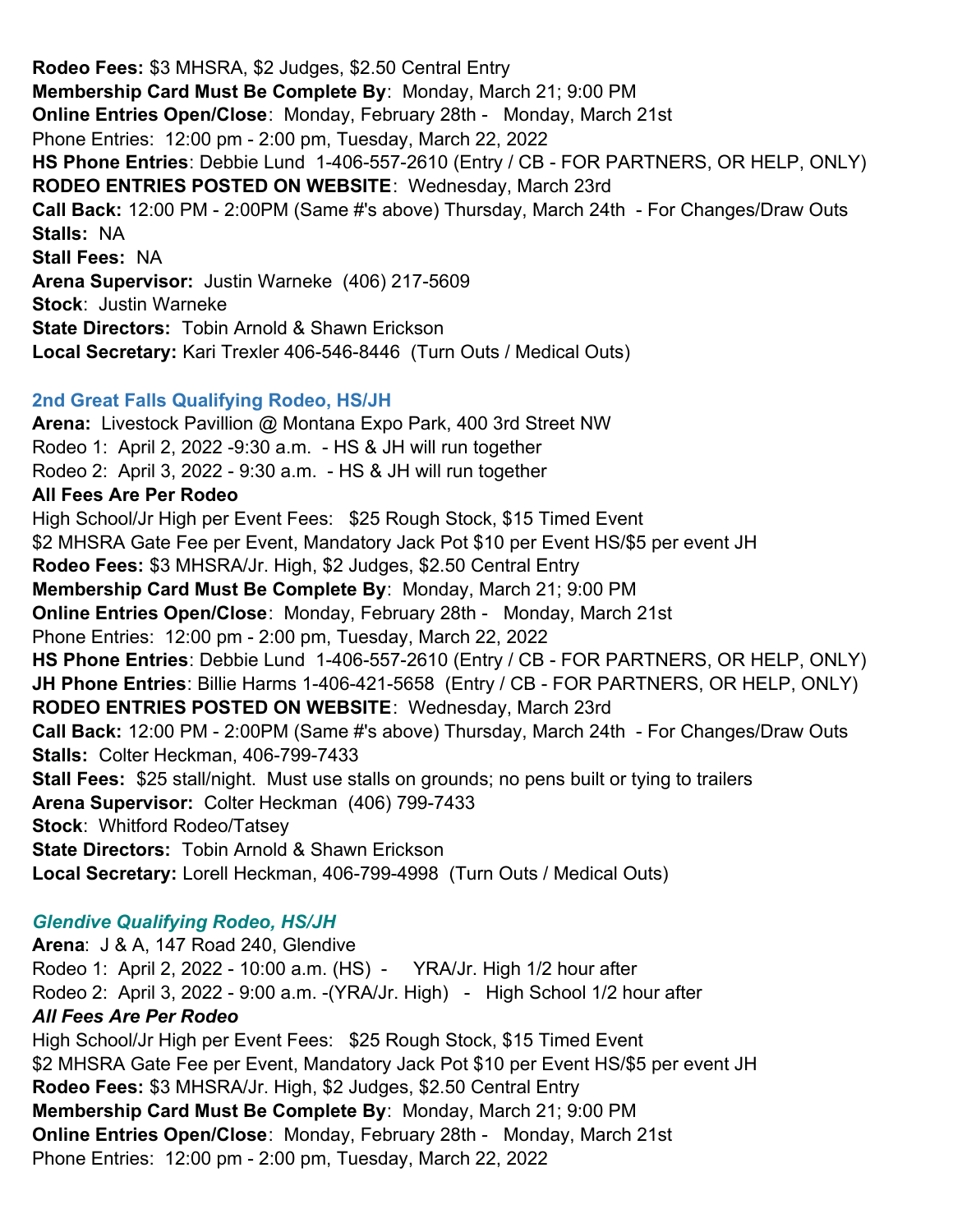**HS Phone Entries**: Debbie Lund 1-406-557-2610 (Entry / CB - FOR PARTNERS, OR HELP, ONLY) **JH Phone Entries**: Billie Harms 1-406-421-5658 (Entry / CB - FOR PARTNERS, OR HELP, ONLY) **RODEO ENTRIES POSTED ON WEBSITE**: Wednesday, March 23rd **Call Back:** 12:00 PM - 2:00PM (Same #'s above) Thursday, March 24th - For Changes/Draw Outs **Stalls**: Jennifer Heilman (406) 399-3184 **Stall Fees:** \$25/weekend/stall - Fee for pens built by trailer **Arena Supervisor:** Paul Eiker 406-939-3775 **Stock:** Eiker Cattle Company **State Directors:** Tim Larson & Radley Dempewolf **Local Secretary:** Torrie Eiker, 939-1837 (Turn Outs / Medical Outs)

### **3rd Great Falls Qualifying Rodeo, HS/JH**

**Arena:** Livestock Pavillion @ Montana Expo Park, 400 3rd Street NW Rodeo 1: April 9, 2022 -9:30 a.m. - HS & JH will run together Rodeo 2: April 10, 2022 - 9:30 a.m. - HS & JH will run together **All Fees Are Per Rodeo** High School/Jr High per Event Fees: \$25 Rough Stock, \$15 Timed Event \$2 MHSRA Gate Fee per Event, Mandatory Jackpot \$10 per Event HS/\$5 per event JH **Rodeo Fees:** \$3 MHSRA/Jr. High, \$2 Judges, \$2.50 Central Entry **Membership Card Must Be Complete By**: Monday, March 28; 9:00 PM **Online Entries Open/Close**: Monday, March 7th / Monday, March 28th Phone Entries: 12:00 pm - 2:00 pm, Tuesday, March 29, 2022 **HS Phone Entries**: Debbie Lund 1-406-557-2610 (Entry / CB - FOR PARTNERS, OR HELP, ONLY) **JH Phone Entries**: Billie Harms 1-406-421-5658 (Entry / CB - FOR PARTNERS, OR HELP, ONLY) **RODEO ENTRIES POSTED ON WEBSITE**: Wednesday, March 30th **Call Back:** 12:00 PM - 2:00PM (Same #'s above) Thursday, March 31st - For Changes/Draw Outs **Stalls:**  Colter Heckman, 406-799-7433 **Stall Fees:** \$25 stall/night. Must use stalls on grounds; no pens built or tying to trailers **Arena Supervisor:** Colter Heckman (406) 799-7433 **Stock**: Whitford Rodeo/Tatsey **State Directors:** Tobin Arnold & Shawn Erickson **Local Secretary:** Lorell Heckman, 406-799-4998 (Turn Outs / Medical Outs)

# **Deer Lodge Qualifying Rodeo, HS/JH**

**\*\*\* Awards given away on average of - April and May Rodeos Combined\*\*\* Arena:** Blue Ribbon Pavilion, Tri County Fairgrounds, Deer Lodge Rodeo 1: April 16, 2022 -10:00 a.m. - HS & JH will run together Rodeo 2: April 17, 2022 - 9:00 a.m. - HS & JH will run together **All Fees Are Per Rodeo** High School/Jr High per Event Fees: \$25 Rough Stock, \$15 Timed Event \$2 MHSRA Gate Fee per Event, Mandatory Jackpot \$10 per Event HS/\$5 per event JH **Rodeo Fees:** \$3 MHSRA/Jr. High, \$2 Judges, \$2.50 Central Entry **Membership Card Must Be Complete By**: Monday, April 4; 9:00 PM **Online Entries Open/Close**: Monday, March 14th / Monday, April 4 Phone Entries: 12:00 pm - 2:00 pm, Tuesday, April 5, 2022 **HS Phone Entries**: Debbie Lund 1-406-557-2610 (Entry / CB - FOR PARTNERS, OR HELP, ONLY) **JH Phone Entries**: Billie Harms 1-406-421-5658 (Entry / CB - FOR PARTNERS, OR HELP, ONLY)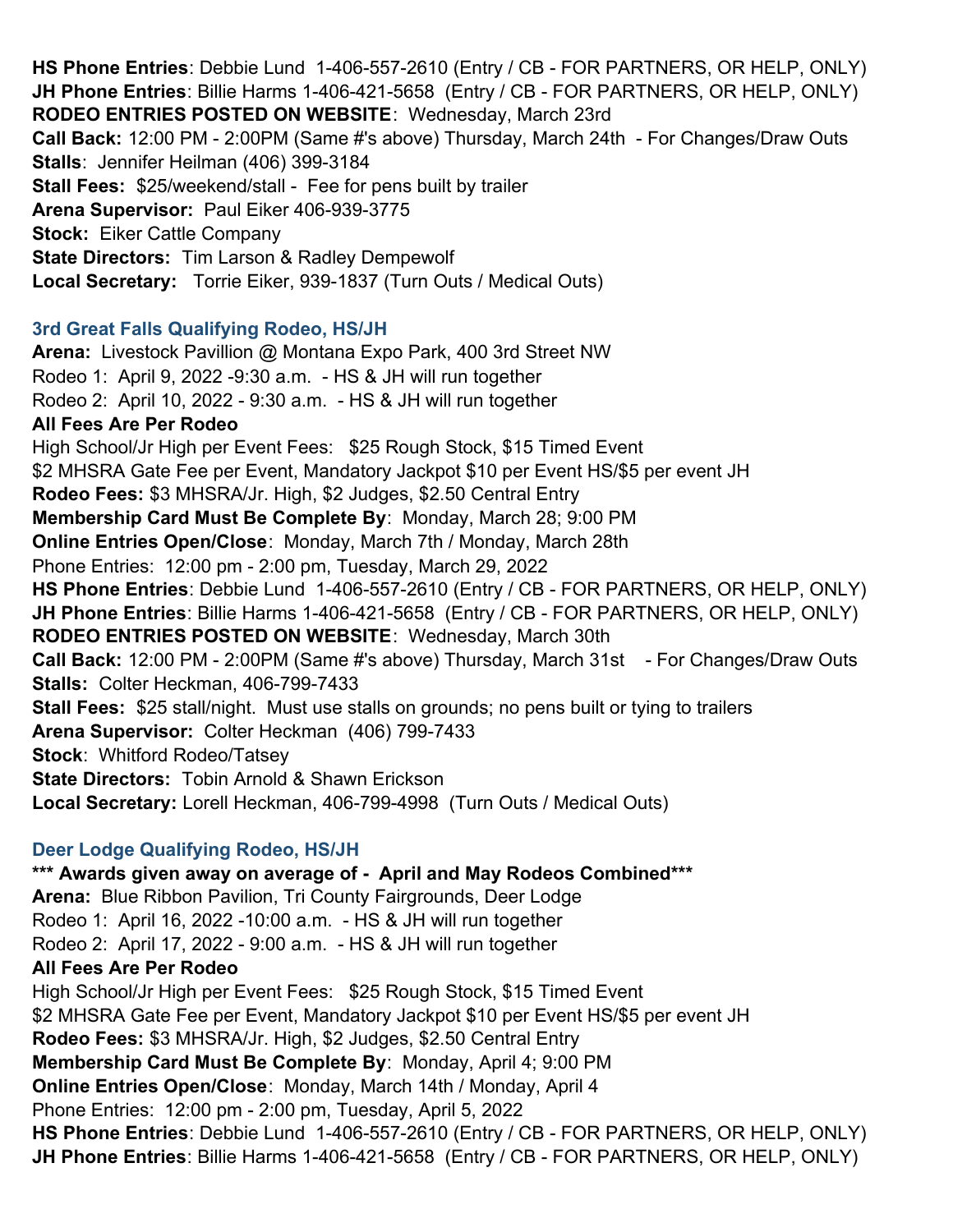# **RODEO ENTRIES POSTED ON WEBSITE**: Wednesday, April 6

**Call Back:** 12:00 PM - 2:00PM (Same #'s above) Thursday, April 7 - For Changes/Draw Outs **Stalls: Dave 406-356-6531 Stall Fees:** TBA **Arena Supervisor:** Mike Applegate **Stock**: Red Eye Rodeo **State Directors:** Ryan Gaasch & Jim Garrison **Local Secretary:** Kari Trexler 406-546-8446 (Turn Outs / Medical Outs) *Huntley Project Rodeo Club Qualifying Rodeo, HS/JH* **Arena**: Roundup Fairgrounds, Roundup, MT Rodeo 1: April 23, 2022 - 8:00 am Start with PeeWees then HS/JH/YRA Run Together Rodeo 2: April 24, 2022 8:00 am start with PeeWees then HS/JH/YRA Run Together *All Fees Are Per Rodeo* High School/Jr High per Event Fees: \$25 Rough Stock, \$15 Timed Event \$2 MHSRA Gate Fee per Event, Mandatory Jack Pot \$10 per Event HS/\$5 per event JH **Rodeo Fees:** \$3 MHSRA, \$2 Judges, \$2.50 Central Entry **Membership Card Must Be Complete By**: Monday, April 11; 9:00 PM **Online Entries Open/Close:** March 21, Until Monday, Midnight, April 11 **Phone Entries:** 12:00PM - 2:00PM, Tuesday, April 12 **HS Phone Entries:** Debbie Lund 1-406-557-2610 (Entry / CB - FOR PARTNERS, OR HELP, ONLY) **JH Phone Entries:** Billie Harms 1-406-421-5658 (Entry / CB - **FOR PARTNERS, OR HELP, ONLY) RODEO ENRIES POSTED ON WEBSITE: Wednesday, April 13 Call Back:** 12:00 PM - 2:00PM (Same #'s above) Thursday, April 14, **For Changes/Draw Outs Stalls**: Dawn Carl (701) 770-7402 - TEXT PLEASE **Stall Fees:** \$20/stall/night; Limited stalls (40); Personal pens allowed Limited electrical hookups - first come/first serve **Arena Supervisor:** Jeff Carl 701-770-7402 **Stock:** Eiker Rodeo Co. **State Directors:** Ty Parker & Ricki Grebe **Local Secretary:** TBD (Turn Outs / Medical Outs) **Conrad Qualifying Cutting/Reining Arena:** Renaissance Ranch, 332 Wilson Butte Rd, Great Falls \*\*\* New Location \*\*\* Rodeo 1: April 22, 2022 - 2 p.m. Rodeo 2: April 22, 2022 - 1/2 hour after #1 All Fees Are Per Rodeo High School per Event Fees: \$25 Cutting/Cow Horse \$2 MHSRA Gate Fee per Event, Mandatory Jackpot \$10 per event HS Rodeo Fees: \$3 MHSRA, \$2 Judges, \$2.50 Central Entry **Membership Card Must Be Complete By**: Monday, April 11; 9:00 PM **Online Entries Open/Close:** March 21, Until Monday, Midnight, April 11 **Phone Entries:** 12:00PM - 2:00PM, Tuesday, April 12

HS Phone Entries: Debbie Lund 1-406-557-2610 (Entry / CB - FOR PARTNERS, OR HELP, ONLY) RODEO ENTRIES POSTED ON WEBSITE: Wednesday, March 23rd Call Back: 12:00 PM - 2:00PM (Same #'s above) Thursday, March 24th - For Changes/Draw Outs Stalls: NA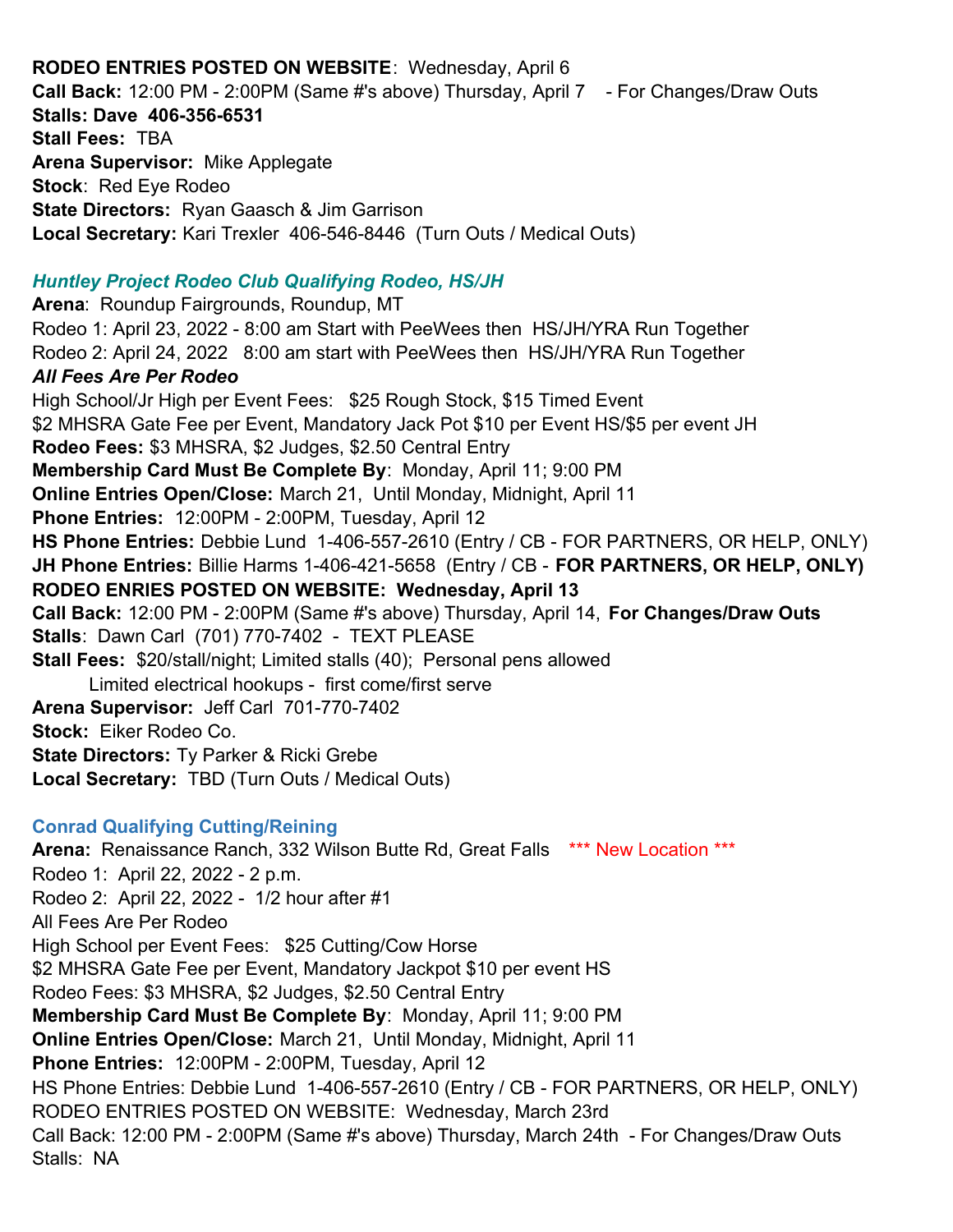Stall Fees: NA Arena Supervisor: Justin Warneke (406) 217-5609 Stock: Justin Warneke State Directors: Tobin Arnold & Shawn Erickson Local Secretary: TBA (Turn Outs / Medical Outs)

# *Conrad Qualifying Rodeo, HS/JH*

**Arena**: Whoop Up Arena - Old Shelby Rd Rodeo 1: April 23, 2022 - 10:00 am; HS/JH Run Together Rodeo 2: April 24, 2022 9:00 am, HS/JH Run Together *All Fees Are Per Rodeo* High School/Jr High per Event Fees: \$25 Rough Stock, \$15 Timed Event \$2 MHSRA Gate Fee per Event, Mandatory Jack Pot \$10 per Event HS/\$5 per event JH **Rodeo Fees:** \$3 MHSRA, \$2 Judges, \$2.50 Central Entry **Membership Card Must Be Complete By**: Monday, April 11; 9:00 PM **Online Entries Open/Close:** March 21, Until Monday, Midnight, April 11 **Phone Entries:** 12:00PM - 2:00PM, Tuesday, April 12 **HS Phone Entries:** Debbie Lund 1-406-557-2610 (Entry / CB - FOR PARTNERS, OR HELP, ONLY) **JH Phone Entries:** Billie Harms 1-406-421-5658 (Entry / CB - **FOR PARTNERS, OR HELP, ONLY) RODEO ENRIES POSTED ON WEBSITE: Wednesday, April 13 Call Back:** 12:00 PM - 2:00PM (Same #'s above) Thursday, April 14, **For Changes/Draw Outs Stalls**: No Stalls Available **FAMILY GATE FEE:** \$10.00 PER FAMILY WILL BE ADDED TO CONTESTANT ENTRY FEE **Arena Supervisor:** Tobin Arnold **Stock:** X Lazy K Bar Rodeo **State Directors:** Tobin Arnold & Shawn Erickson **Local Secretary:** Tenniell Tatsey (406) 262-0374

# *Terry Qualifying Cutting/Reining*

**Arena:** Harms' Indoor Arena - 8199 Hwy 59 South, Miles City **Rodeo 1: April 29, 2022 Start time: 4 p.m. Rodeo 2: April 29, 2022 - 1/2 hour Following #1** *All Fees Are Per Rodeo* **High School per Event Fees:** \$25 Cutting/Cow Horse \$2 MHSRA Gate Fee per Event, Mandatory Jackpot \$10 per event HS **Rodeo Fees:** \$3 MHSRA, \$2 Judges, \$2.50 Central Entry **Membership Card Must Be Complete By**: Monday, April 18; 9:00 PM **Online Entries Open/Close:** March 28, Until Monday, Midnight, April 18 **Phone Entries:** 12:00PM - 2:00PM, Tuesday, April 19 **HS Phone Entries:** Debbie Lund 1-406-557-2610 **RODEO ENRIES POSTED ON WEBSITE: Wednesday, April 20th Call Back:** 12:00 PM - 2:00PM (Same #'s above) Thursday, April 21st - **For Changes/Draw Outs Stalls:** NA **Stalls Fees: NA Arena Supervisor:** Ryle Harms 406-223-5419 **Stock:** Harms **State Directors:** Ty Parker & Ricki Grebe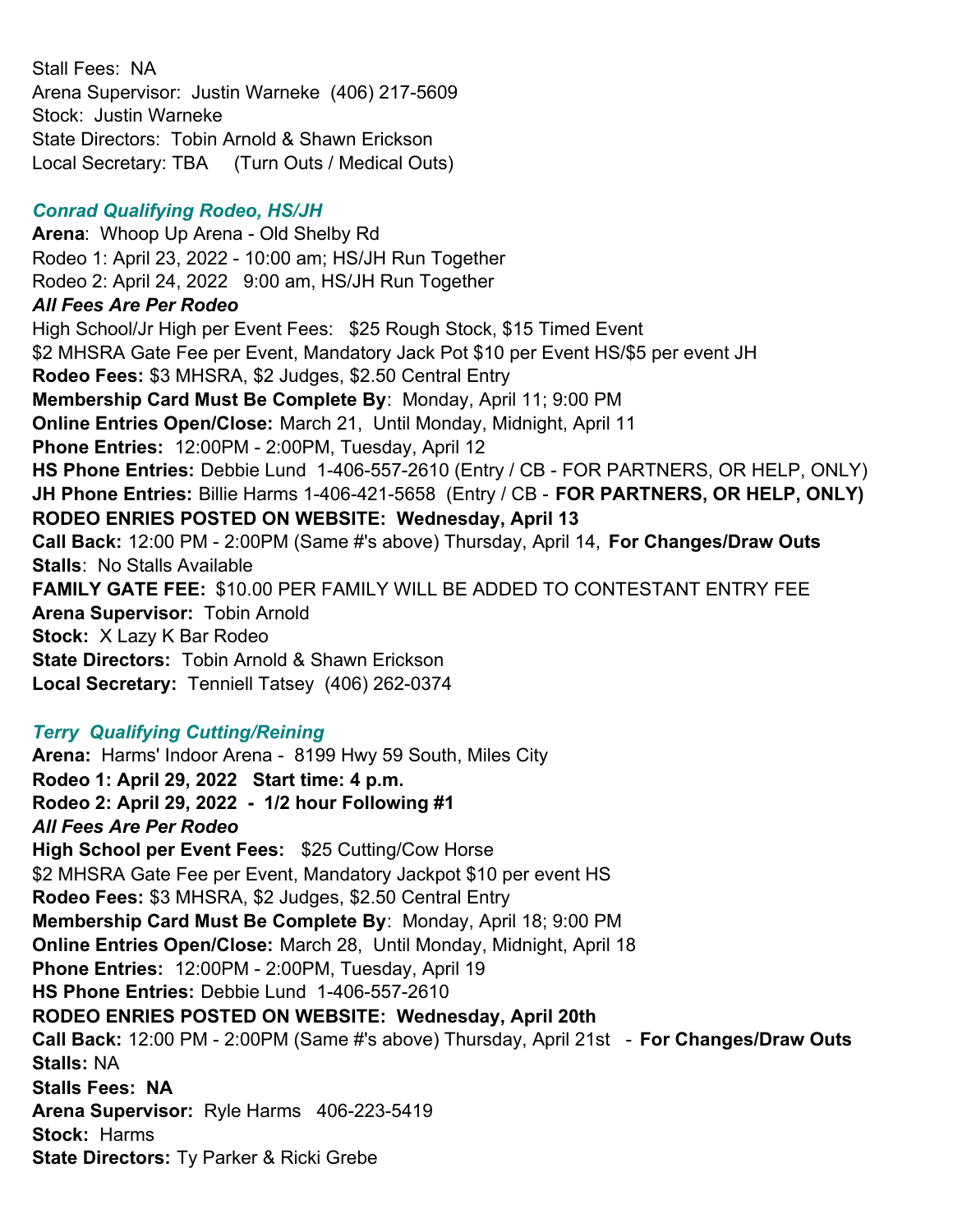**Local Secretary:** Billie Harms 406-223-5473 (Turn Outs / Medical Outs)

# *Terry Qualifying Rodeo, HS/JH*

**Arena: Prairie County Fairgrounds** Rodeo 1: April 30, 2022 - HS starts at 10:00 am; JH following HS Rodeo 2: May 1, 2022 JH starts at 9:00 am, HS following JH *All Fees Are Per Rodeo* High School/Jr High per Event Fees: \$25 Rough Stock, \$15 Timed Event \$2 MHSRA Gate Fee per Event, Mandatory Jack Pot \$10 per Event HS/\$5 per event JH **Rodeo Fees:** \$3 MHSRA, \$2 Judges, \$2.50 Central Entry **Membership Card Must Be Complete By**: Monday, April 18; 9:00 PM **Online Entries Open/Close:** March 29, Until Monday, Midnight, April 18 **Phone Entries:** 12:00PM - 2:00PM, Tuesday, April 19 **HS Phone Entries**: Debbie Lund 1-406-557-2610 (Entry / CB - FOR PARTNERS, OR HELP, ONLY) **JH Phone Entries:** Billie Harms 1-406-421-5658 (Entry / CB - **FOR PARTNERS, OR HELP, ONLY) RODEO ENRIES POSTED ON WEBSITE: Wednesday, April 20 Call Back:** 12:00 PM - 2:00PM (Same #'s above) Thursday, April 21, **For Changes/Draw Outs Stalls**: Sarah Pehl Text: (406) 853-8071 Call or Text **Stall Fees:** \$10/horse/night. Limited Stalls Available. First come First Serve to put their horses in a stall \$10/horse for pens built by trailer. \*\*\*\*\*NOTE CHANGE\*\*\*\*\* **Arena Supervisor:** Aaron Martinson 406-951-1834 **Stock:** Eiker Rodeo Co., Buck Naked Rodeo **State Directors:** Ty Parker & Ricki Grebe **Local Secretary:** Sue Wittkopp, 485-3552 (Turn Outs / Medical Outs)

# *Three Forks Qualifying Rodeo, HS/JH*

**Arena**: Three Forks Rodeo Arena Rodeo 1: April 30, 2022 - 9:00 a.m. HS/JH Run Together Rodeo 2: May 1, 2022 - 8:00 a.m. HS/JH Run Together *All Fees Are Per Rodeo*

High School/Jr High per Event Fees: \$25 Rough Stock, \$15 Timed Event \$2 MHSRA Gate Fee per Event, Mandatory Jack Pot \$10 per Event HS/\$5 per event JH **Rodeo Fees:** \$3 MHSRA, \$2 Judges, \$2.50 Central Entry **Membership Card Must Be Complete By**: Monday, April 18; 9:00 PM **Online Entries Open/Close:** March 29, Until Monday, Midnight, April 18 **Phone Entries:** 12:00PM - 2:00PM, Tuesday, April 19 **HS Phone Entries:** Debbie Lund 1-406-557-2610 (Entry / CB - FOR PARTNERS, OR HELP, ONLY) **JH Phone Entries:** Billie Harms 1-406-421-5658 (Entry / CB - **FOR PARTNERS, OR HELP, ONLY) RODEO ENRIES POSTED ON WEBSITE: Wednesday, April 20 Call Back:** 12:00 PM - 2:00PM (Same #'s above) Thursday, April 21, **For Changes/Draw Outs Stalls**: Christina Kamps 406-272-3716 **Stall Fees:** \$15/night or \$25/weekend **Arena Supervisor:** Christina Kamps 406-272-3716 **Stock:** Red Eye Rodeo **State Directors:** Joe Robb & Clint Begger **Local Secretary:** Kaycee Pulasky 406-360-1603 (Turn Outs / Medical Outs)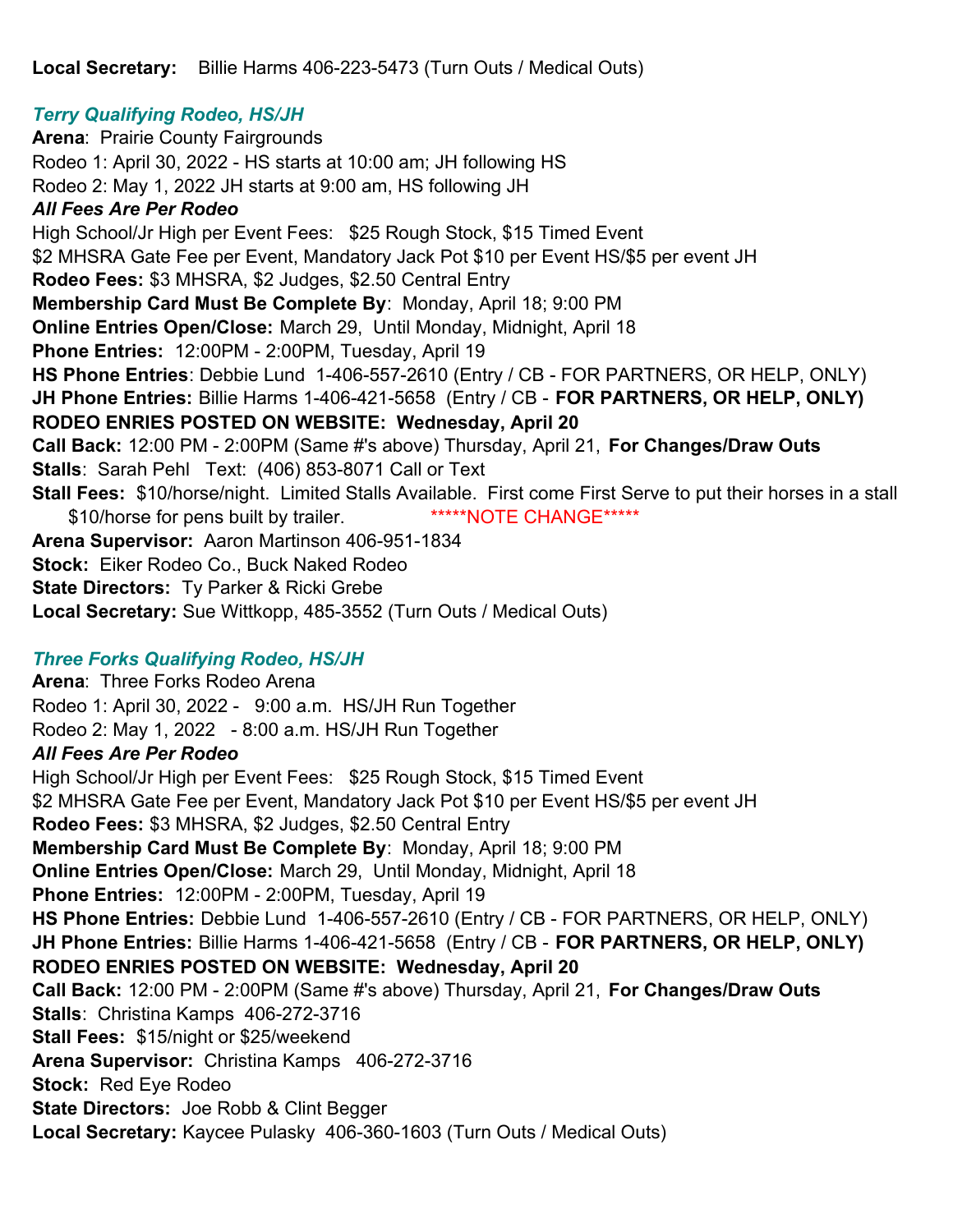### *Jordan Qualifying Rodeo, HS/JH*

**Arena**: Chamber Arena, 15 Airport Road, Jordan Rodeo 1: May 7, 2022 - Pee Wee at 9:00 a.m. - JH/YRA/HS to Follow Rodeo 2: May 8, 2022 - Pee Wee at 9:00 a.m. - JH/YR/HS to Follow All Roughstock will be rode on Saturday for both rodeos. *All Fees Are Per Rodeo* High School/Jr High per Event Fees: \$25 Rough Stock, \$15 Timed Event \$2 MHSRA Gate Fee per Event, Mandatory Jack Pot \$10 per Event HS/\$5 per event JH **Rodeo Fees:** \$3 MHSRA/Jr. High, \$2 Judges, \$2.50 Central Entry **Membership Card Must Be Complete By**: Monday, April 25; 9:00 PM **Online Entries Open/Close: April 4th**, Until Monday, Midnight, April 25th **Phone Entries:** 12:00PM - 2:00PM, Tuesday, April 26 **HS Phone Entries:** Debbie Lund 1-406-557-2610 (Entry / CB - FOR PARTNERS, OR HELP, ONLY) **JH Phone Entries:** Billie Harms 1-406-421-5658 (Entry / CB - **FOR PARTNERS, OR HELP, ONLY) RODEO ENRIES POSTED ON WEBSITE: Wednesday, April 27th Call Back:** 12:00 PM - 2:00PM (Same #'s above) Thursday, April 28 - **For Changes/Draw Outs Stalls**: Barb Clark 406-853-6176 or 406-557-2318 **Stall Fees**: \$20/stall/weekend **Arena Supervisor:** Clint Weeding 406-557-2046 **Stock:** Eiker/Buck Naked Rodeo **State Directors**: Tim Larson & Radley Dempewolf **Local Secretary:** Dixie Ross 406-853-1513(Turn Outs / Medical Outs)

### *Choteau Qualifying Rodeo, HS/JH*

**Arena**: American Legion Rodeo Arena - 299 Rodeo Rd Rodeo 1: May 7, 2022 - 9:00 a.m. High School/Jr. High Run Together Rodeo 2: May 8, 2021 - 9:00 a.m. High School/Jr. High Run Together *All Fees Are Per Rodeo* High School/Jr High per Event Fees: \$25 Rough Stock, \$15 Timed Event \$2 MHSRA Gate Fee per Event, Mandatory Jack Pot \$10 per Event HS/\$5 per event JH **Rodeo Fees:** \$3 MHSRA/Jr. High, \$2 Judges, \$2.50 Central Entry **Membership Card Must Be Complete By**: Monday, April 25; 9:00 PM **Online Entries Open/Close: April 4th**, Until Monday, Midnight, April 25th **Phone Entries:** 12:00PM - 2:00PM, Tuesday, April 26 **HS Phone Entries:** Debbie Lund 1-406-557-2610 (Entry / CB - FOR PARTNERS, OR HELP, ONLY) **JH Phone Entries:** Billie Harms 1-406-421-5658 (Entry / CB - **FOR PARTNERS, OR HELP, ONLY) RODEO ENRIES POSTED ON WEBSITE: Wednesday, April 27th Call Back:** 12:00 PM - 2:00PM (Same #'s above) Thursday, April 28 - **For Changes/Draw Outs Stalls**: Chris Levine (406) 799-6306 **Stall Fees**: \$20/stall/weekend **Arena Supervisor:** Jason Levine (406) 799-1451 **Stock:** Neal Tatsey/Vince Michael **State Directors**: Tobin Arnold & Shawn Erickson **Local Secretary:** Jill Berger (406) 99-5523

*Butte Qualifying Rodeo, HS/JH* **Arena**: Butte Vigilante Saddle Club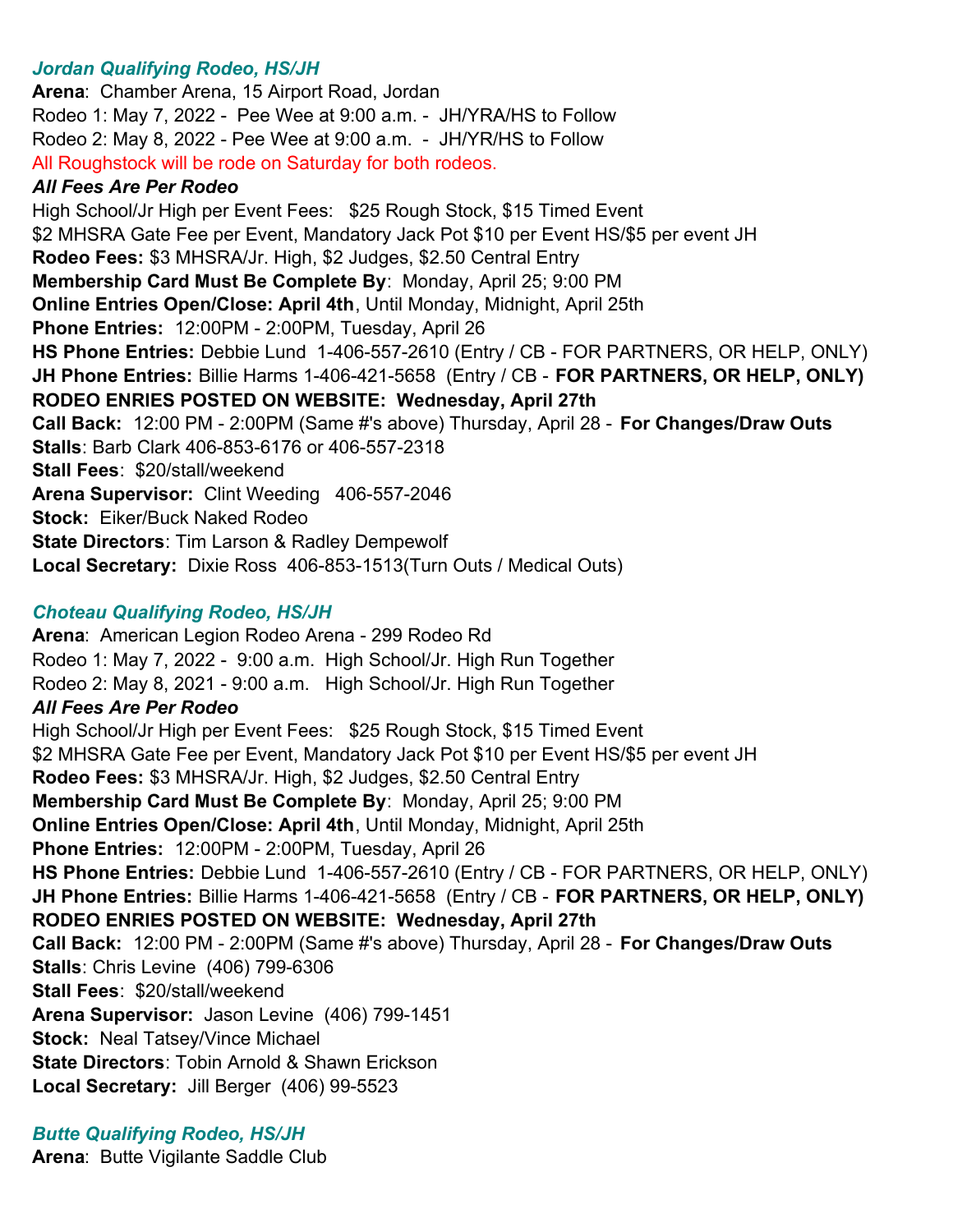Rodeo 1: May 7, 2022 - 10:00 a.m. HS/JH Run Together Rodeo 2: May 8, 2022 - 9:00 a.m. HS/JH Run Together *All Fees Are Per Rodeo* High School/Jr High per Event Fees: \$25 Rough Stock, \$15 Timed Event \$2 MHSRA Gate Fee per Event, Mandatory Jack Pot \$10 per Event HS/\$5 per event JH **Rodeo Fees:** \$3 MHSRA/Jr. High, \$2 Judges, \$2.50 Central Entry **Membership Card Must Be Complete By**: Monday, April 25; 9:00 PM **Online Entries Open/Close: April 4th**, Until Monday, Midnight, April 25th **Phone Entries:** 12:00PM - 2:00PM, Tuesday, April 26 **HS Phone Entries:** Debbie Lund 1-406-557-2610 (Entry / CB - FOR PARTNERS, OR HELP, ONLY) **JH Phone Entries:** Billie Harms 1-406-421-5658 (Entry / CB - **FOR PARTNERS, OR HELP, ONLY) RODEO ENRIES POSTED ON WEBSITE: Wednesday, April 27th Call Back:** 12:00 PM - 2:00PM (Same #'s above) Thursday, April 28 - **For Changes/Draw Outs Stalls**: Denise Smith 406-490-4711 **Stall Fees**: \$15/stall/night or \$20/weekend **Arena Supervisor:** Kevin Clark 406-498-3582 **Stock:** Red Eye Rodeo **State Directors**: Joe Robb & Clint Begger **Local Secretary:** Peggy Broerann 406-491-2300 (Turn Outs / Medical Outs)

#### *Cohagen Qualifying Rodeo, HS/JH*

**Arena**: Little Dry Roping Arena Rodeo 1: May 14, 2022 - Jr. High/YRA start at 10:00 am, High School 1/2 hour after Rodeo 2: May 15, 2022 - High School starts at 9:00 am, Jr. High/YRA 1/2 hour after *All Fees Are Per Rodeo* High School/Jr High per Event Fees: \$25 Rough Stock, \$15 Timed Event \$2 MHSRA Gate Fee per Event, Mandatory Jack Pot \$10 per Event HS/\$5 per event JH **Rodeo Fees:** \$3 MHSRA/Jr. High, \$2 Judges, \$2.50 Central Entry **Membership Card Must Be Complete By**: Monday, May 2nd; 9:00 PM **Online Entries Open/Close:** April 11th, Until Monday, Midnight, May 2nd **Phone Entries:** 12:00PM - 2:00PM, Tuesday, May 3rd **HS Phone Entries:** Debbie Lund 1-406-557-2610 (Entry / CB - FOR PARTNERS, OR HELP, ONLY) **JH Phone Entries:** Billie Harms 1-406-421-5658 (Entry / CB - **FOR PARTNERS, OR HELP, ONLY) RODEO ENRIES POSTED ON WEBSITE: Wednesday, May 4th Call Back:** 12:00 PM - 2:00PM (Same #'s above) Thursday, May 5th - **For Changes/Draw Outs Stalls**: Heather Baker, (406) 977-6227 or (406) 557-6227 **Stall Fees:** TBA **Arena Supervisor:** Michael Green (406) 977-6142 **Stock:** Eiker/Buck Naked Rodeo **State Directors**: Tim Larson & Radley Dempewolf **Local Secretary:** TBD (Turn Outs / Medical Outs)

#### *Shelby Qualifying Rodeo, HS/JH*

**Arena**: Marias County Fairgrounds Rodeo 1: May 14, 2022 - HS/JH Run together; start at 1:00 pm Rodeo 2: May 15, 2022 - HS/JH Run together, starts at 11:00 am *All Fees Are Per Rodeo*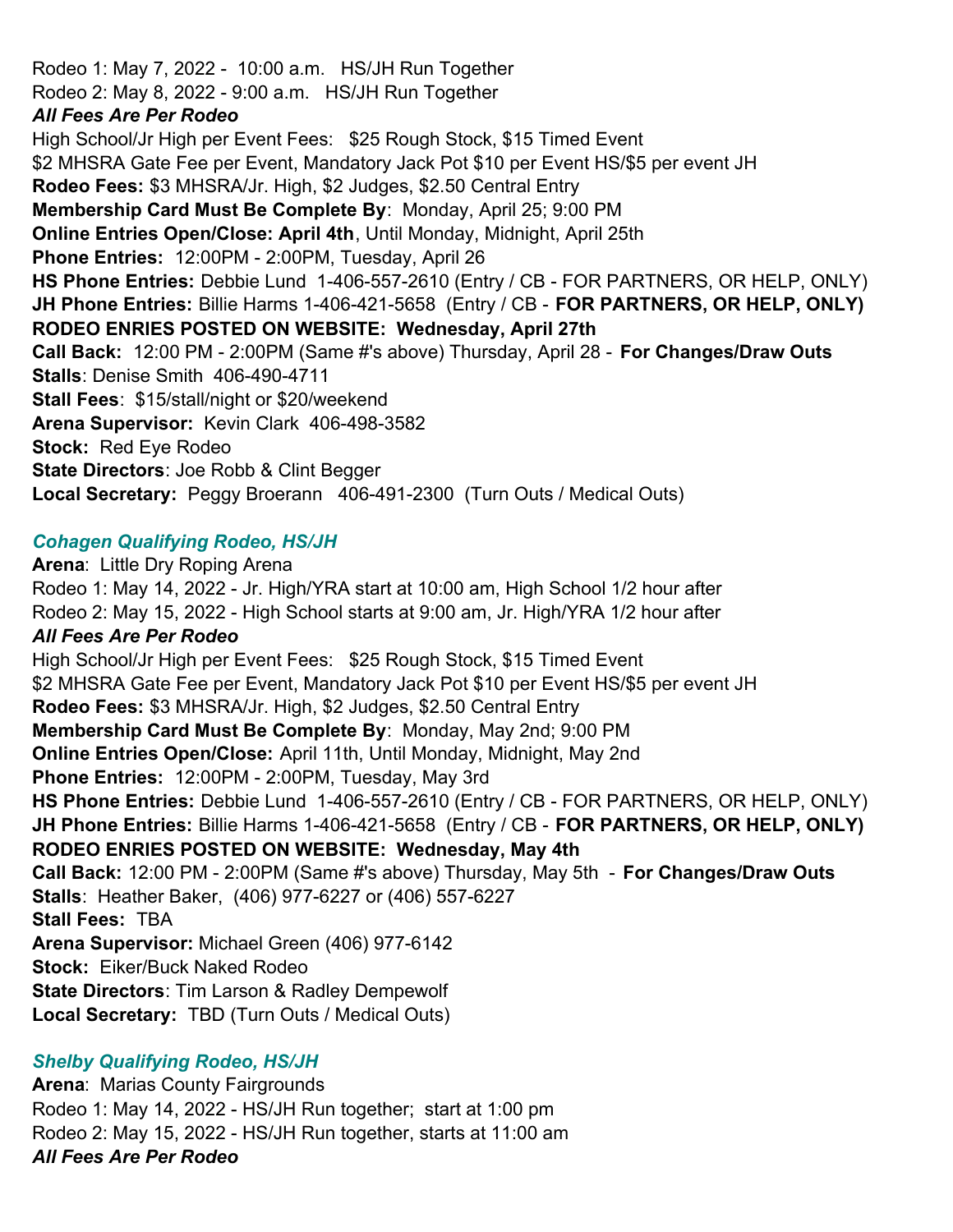High School/Jr High per Event Fees: \$25 Rough Stock, \$15 Timed Event \$2 MHSRA Gate Fee per Event, Mandatory Jack Pot \$10 per Event HS/\$5 per event JH **Rodeo Fees:** \$3 MHSRA/Jr. High, \$2 Judges, \$2.50 Central Entry **Membership Card Must Be Complete By**: Monday, May 2nd; 9:00 PM **Online Entries Open/Close:** April 11th, Until Monday, Midnight, May 2nd **Phone Entries:** 12:00PM - 2:00PM, Tuesday, May 3rd **HS Phone Entries:** Debbie Lund 1-406-557-2610 (Entry / CB - FOR PARTNERS, OR HELP, ONLY) **JH Phone Entries:** Billie Harms 1-406-421-5658 (Entry / CB - **FOR PARTNERS, OR HELP, ONLY) RODEO ENRIES POSTED ON WEBSITE: Wednesday, May 4th Call Back:** 12:00 PM - 2:00PM (Same #'s above) Thursday, May 5th - **For Changes/Draw Outs Stalls**: Kobe Whitford (406) 450-3629 **Stall Fees: \$15/night Arena Supervisor:** Kobe Whitford (406) 450-3629 **Stock:** Whitford Rodeo **State Directors:** Tobin Arnold & Shawn Erickson **Local Secretary:** Sandy Mae 406-777-7221

#### *Deer Lodge Qualifying Rodeo, HS/JH*

**\*\*\* Awards given away on average of - April and May Rodeos Combined\*\*\* Arena**: Deer Lodge Fairgrounds Rodeo 1: May 14, 2022 - HS/JH Run together; start at 11:00 a.m. Rodeo 2: May 15, 2022 - HS/JH Run together, starts at 9:00 a.m. *All Fees Are Per Rodeo* High School/Jr High per Event Fees: \$25 Rough Stock, \$15 Timed Event \$2 MHSRA Gate Fee per Event, Mandatory Jack Pot \$10 per Event HS/\$5 per event JH **Rodeo Fees:** \$3 MHSRA/Jr. High, \$2 Judges, \$2.50 Central Entry **Membership Card Must Be Complete By**: Monday, May 2nd; 9:00 PM **Online Entries Open/Close:** April 11th, Until Monday, Midnight, May 2nd **Phone Entries:** 12:00PM - 2:00PM, Tuesday, May 3rd **HS Phone Entries:** Debbie Lund 1-406-557-2610 (Entry / CB - FOR PARTNERS, OR HELP, ONLY) **JH Phone Entries:** Billie Harms 1-406-421-5658 (Entry / CB - **FOR PARTNERS, OR HELP, ONLY) RODEO ENRIES POSTED ON WEBSITE: Wednesday, May 4th Call Back:** 12:00 PM - 2:00PM (Same #'s above) Thursday, May 5th - **For Changes/Draw Outs Stalls**: Dave (Caretaker at Fairgrounds) 406-356-6531 **Arena Supervisor:** Mike Applegate 406-490-6241 **Stock:** Red Eye Rodeo **State Directors:** Ryan Gaasch and Jim Garrison **Local Secretary:** Kari Trexler 406-546-8446

# *Forsyth Qualifying Cutting/Cow Horse*

**Arena**: Rosebud County Fairgrounds - \*\*\* If bad weather it will be moved to Harms' Indoor Barn, 8199 Hwy 59 S, Miles City \*\*\* **Cutting/Cow Horse** 1: May 20, 2022 - 5 p.m. **Cutting/Cow Horse 2:** 1/2 hour following Cutting/Cow Horse #1 *All Fees Are Per Rodeo* **High School per Event Fees**: \$25 Cutting/Cow Horse \$2 MHSRA Gate Fee per Event, Mandatory Jack Pot \$10 per Event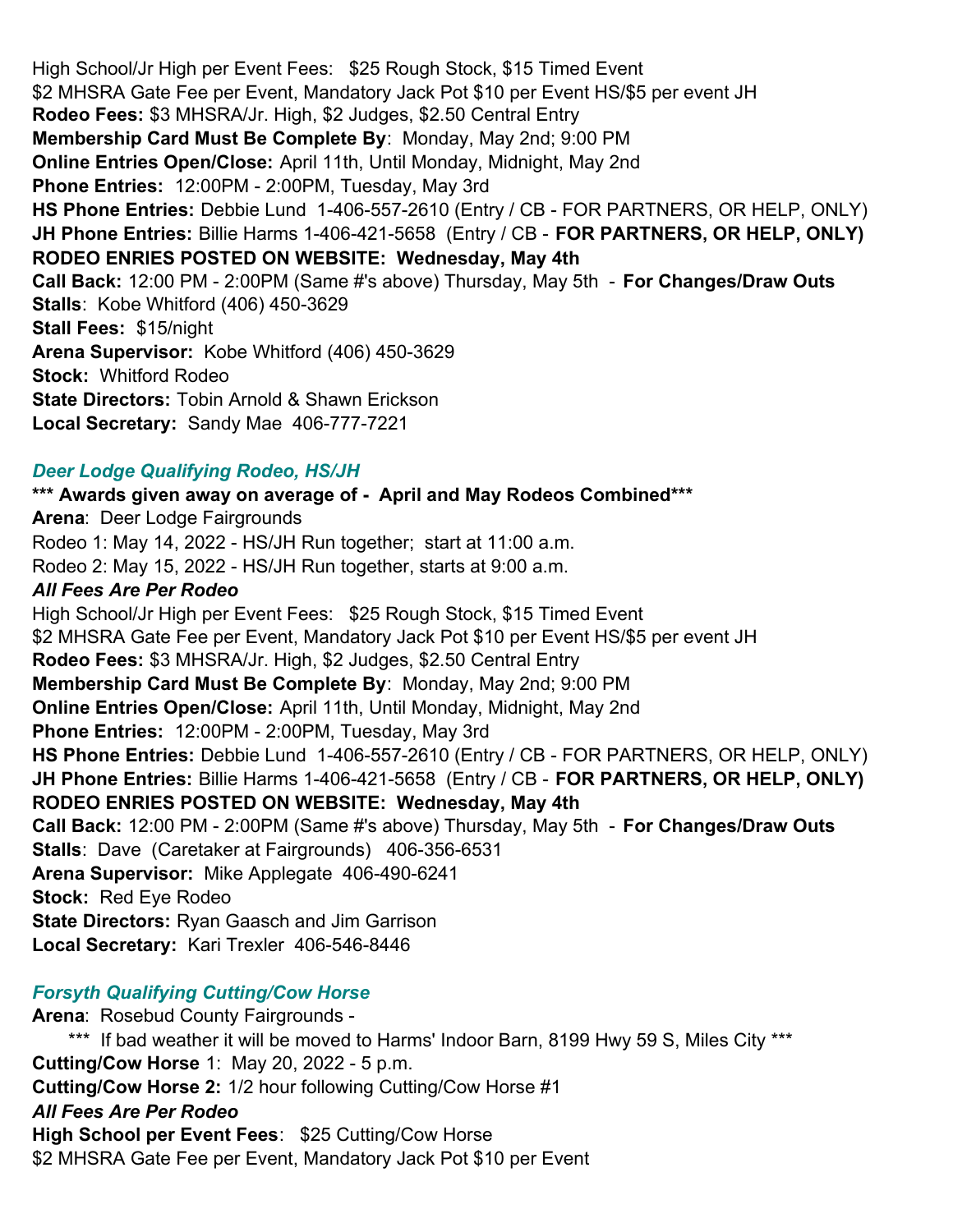**Rodeo Fees:** \$3 MHSRA/Jr. High, \$2 Judges, \$2.50 Central Entry **Membership Card Must Be Complete By**: Monday, May 9; 9:00 PM **Online Entries Open/Close:** April 18 Until Monday, Midnight, May 9 **Phone Entries:** 12:00PM - 2:00PM, Tuesday, May 10 **HS Phone Entries:** Debbie Lund 1-406-557-2610 (Entry / CB - FOR PARTNERS, OR HELP, ONLY) **RODEO ENTRIES POSTED ON WEBSITE: Wednesday, May 11th Call Back:** 12:00 PM - 2:00PM (Same #'s above) Thursday, May 12th - **For Changes/Draw Outs Stalls**: Kristin Larson 406-480-5139 **Stall Fees: \$20/horse/weekend \*\*\*Must Use Stalls on Grounds\*\*\* Arena Supervisor:** Tara Turbiville 701-440-0207 **Stock:** Local **State Directors: Ty Parker & Ricki Grebe Local Secretary:**  Billie Harms (406) 223-5473 (Turn Outs / Medical Outs)

# *Forsyth Qualifying Rodeo, HS/JH*

**Arena**: Rosebud-Treasurer County Fairgrounds Rodeo 1: May 21, 2022 - High School starts at 8:00 am, Jr. High/YRA 1/2 hour after Rodeo 2: May 22, 2022 - High School starts at 8:00 am, Jr. High/YRA 1/2 hour after *All Fees Are Per Rodeo* High School/Jr High per Event Fees: \$25 Rough Stock, \$15 Timed Event \$2 MHSRA Gate Fee per Event, Mandatory Jack pot \$10 per Event HS/\$5 per event JH **Rodeo Fees:** \$3 MHSRA/Jr. High, \$2 Judges, \$2.50 Central Entry **Membership Card Must Be Complete By**: Monday, May 9; 9:00 PM **Online Entries Open/Close:** April 18 Until Monday, Midnight, May 9 **Phone Entries:** 12:00PM - 2:00PM, Tuesday, May 10 **HS Phone Entries:** Debbie Lund 1-406-557-2610 (Entry / CB - FOR PARTNERS, OR HELP, ONLY) **JH Phone Entries:** Billie Harms 1-406-421-5658 (Entry / CB - **FOR PARTNERS, OR HELP, ONLY) RODEO ENTRIES POSTED ON WEBSITE: Wednesday, May 11th Call Back:** 12:00 PM - 2:00PM (Same #'s above) Thursday, May 12th - **For Changes/Draw Outs Stalls**: Kristin Larson (406) 480-5139 **Stall Fees: \$20/horse/weekend \*\*\*Must Use Stalls on Grounds\*\*\* Arena Supervisor:** Ty Parker 406-670-6702 **Stock:** Eiker **State Directors:** Ty Parker & Ricki Grebe **Local Secretary:**  Debbie Lund 406-557-2610 (Turn Outs / Medical Outs)

# *Hamilton Qualifying Cutting/Cowhorse*

**Arena**: Ravalli County Fairgrounds Rodeo 1: May 20, 2022 - 2:00 p.m. Rodeo 2: May 20, 2022 - 1/2 Hour After #1 *All Fees Are Per Rodeo* **High School per Event Fees**: \$25 Cutting/Cow Horse \$2 MHSRA Gate Fee per Event, Mandatory Jack Pot \$10 per Event **Rodeo Fees:** \$3 MHSRA/Jr. High, \$2 Judges, \$2.50 Central Entry **Membership Card Must Be Complete By**: Monday, May 9; 9:00 PM **Online Entries Open/Close:** April 18 Until Monday, Midnight, May 9 **Phone Entries:** 12:00PM - 2:00PM, Tuesday, May 10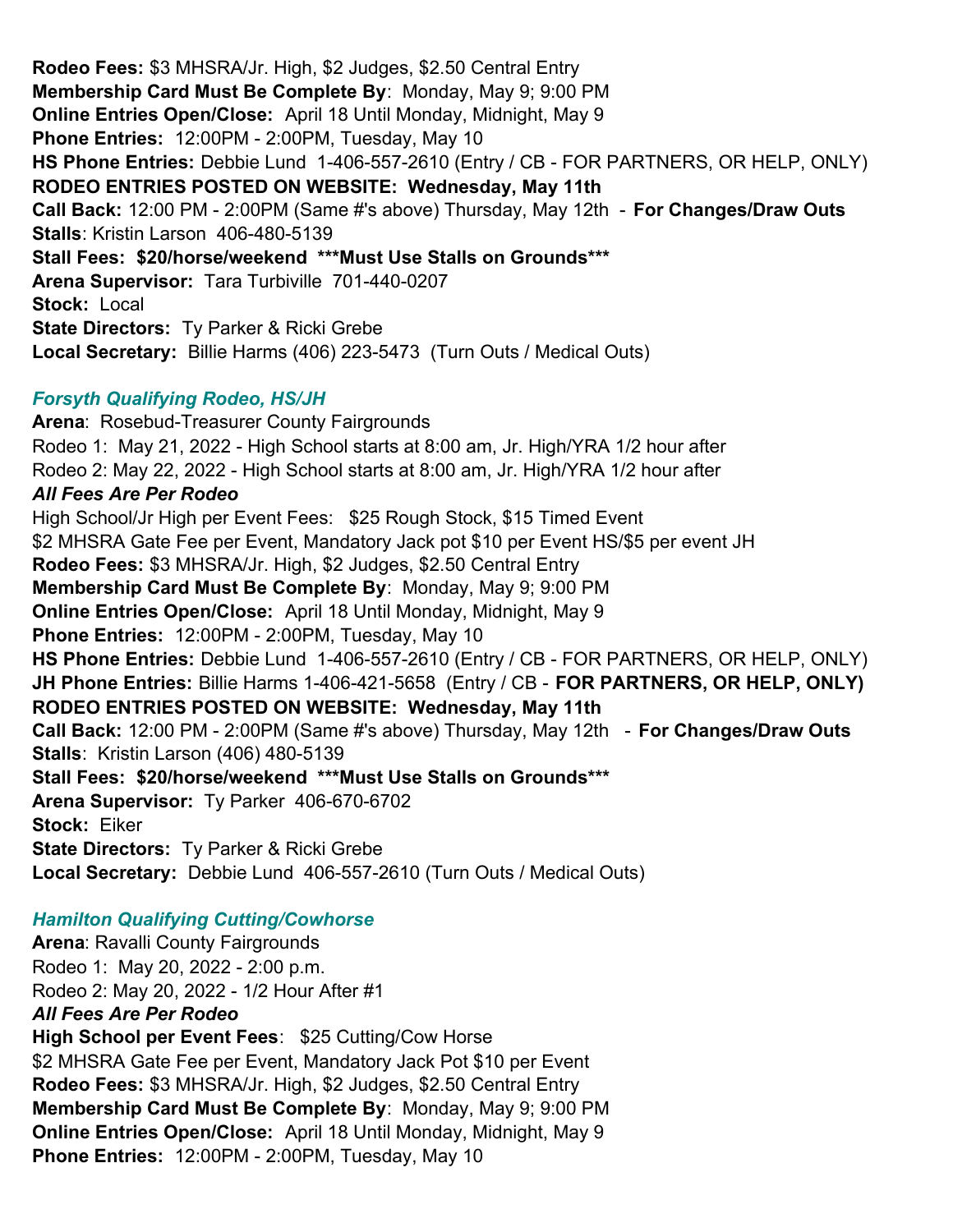**HS Phone Entries:** Debbie Lund 1-406-557-2610 (Entry / CB - FOR PARTNERS, OR HELP, ONLY) **RODEO ENTRIES POSTED ON WEBSITE: Wednesday, May 11th Call Back:** 12:00 PM - 2:00PM (Same #'s above) Thursday, May 12th - **For Changes/Draw Outs Stalls**: Nicole Jones 406-239-1421 **Stall Fees:**  \$20/night/stall or \$20 for weekend **\*\*NO OUTSIDE PENS ALLOWED** - Must use stalls **Arena Supervisor:** Reed Trexler 406-381-1799 **Stock: Trexler Ranch State Directors:** Jim Garrison & Ryan Gaasch **Local Secretary:**  Kari Trexler (406) 546-8446 (Turn Outs / Medical Outs) *Hamilton Qualifying Rodeo, HS/JH* **Arena**: Ravalli County Fairgrounds Rodeo 1: May 21, 2022 - 10:00 am High School & Jr. High Run Together Rodeo 2: May 22, 2022 - 10:00 am High School & Jr. High Run Together *All Fees Are Per Rodeo* High School/Jr High per Event Fees: \$25 Rough Stock, \$15 Timed Event \$2 MHSRA Gate Fee per Event, Mandatory Jack pot \$10 per Event HS/\$5 per event JH **Rodeo Fees:** \$3 MHSRA/Jr. High, \$2 Judges, \$2.50 Central Entry **Membership Card Must Be Complete By**: Monday, May 9; 9:00 PM **Online Entries Open/Close:** April 18 Until Monday, Midnight, May 9 **Phone Entries:** 12:00PM - 2:00PM, Tuesday, May 10 **HS Phone Entries:** Debbie Lund 1-406-557-2610 (Entry / CB - FOR PARTNERS, OR HELP, ONLY) **JH Phone Entries:** Billie Harms 1-406-421-5658 (Entry / CB - **FOR PARTNERS, OR HELP, ONLY) RODEO ENTRIES POSTED ON WEBSITE: Wednesday, May 11th Call Back:** 12:00 PM - 2:00PM (Same #'s above) Thursday, May 12th - **For Changes/Draw Outs Stalls**: Nicole Jones 406-239-1421 **Stall Fees:** \$20/stall for weekend **\*\*NO OUTSIDE PENS ALLOWED** - Must use stalls **Arena Supervisor:** TBD **Stock:** Red Eye Rodeo **State Directors: Jim Garrison & Ryan Gaasch Local Secretary:**  Kari Trexler (406) 546-8446 (Turn Outs / Medical Outs)

#### *Harlowton Qualifying Rodeo, HS Only*

**Arena**: Wheatland County Fairgrounds Rodeo Arena Rodeo 1: May 27, 2022 - 1:00 p.m. Rodeo 2: May 28, 2022 - 9:00 am *All Fees Are Per Rodeo* High School/Jr High per Event Fees: \$25 Rough Stock, \$15 Timed Event \$2 MHSRA Gate Fee per Event, Mandatory Jack pot \$10 per Event HS **Rodeo Fees:** \$3 MHSRA, \$2 Judges, \$2.50 Central Entry **Membership Card Must Be Complete By**: Monday, May 16; 9:00 PM **Online Entries Open/Close:** April 25 Until Monday, Midnight, May 16 **Phone Entries:** 12:00PM - 2:00PM, Tuesday, May 17 **HS Phone Entries:** Debbie Lund 1-406-557-2610 (Entry / CB - FOR PARTNERS, OR HELP, ONLY) **RODEO ENTRIES POSTED ON WEBSITE: Wednesday, May 18th Call Back:** 12:00 PM - 2:00PM (Same #'s above) Thursday, May 19 - **For Changes/Draw Outs Stalls**: Brent Beley (406) 930-2773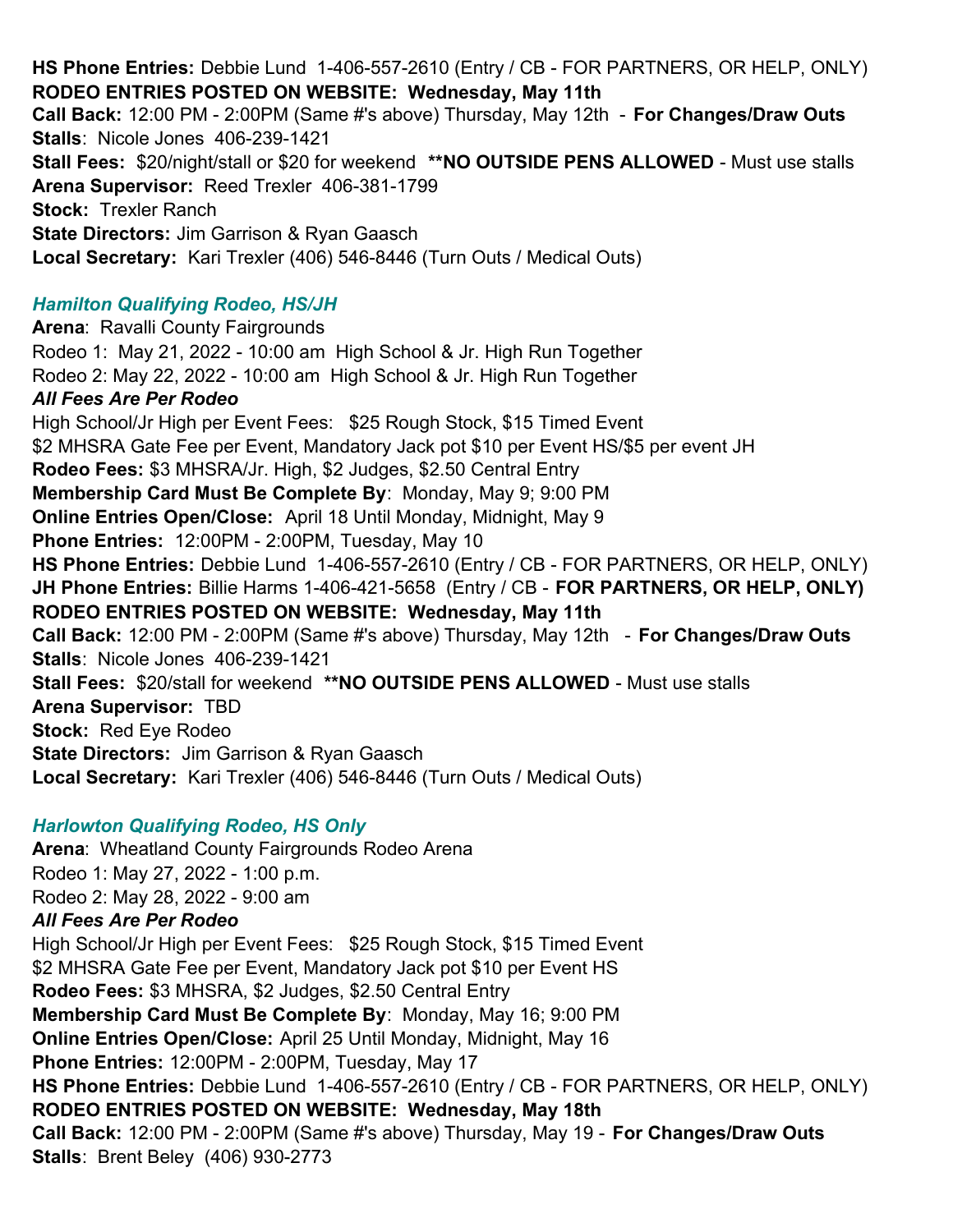**Stall Fees:** \$15/stall/night or \$25/stall/weekend **Arena Supervisor:** Brent Beley (406) 930-2773 **Stock:** Vira/Patten/Whitford **State Directors:** Joe Robb & Clint Begger **Local Secretary:** Cindy Scheele (406) 581-9615 (Turn Outs / Medical Outs)

# *Big Timber Qualifying Rodeo, HS Only*

**Arena**: Sweetgrass County Fairgrounds Rodeo 1: May 29, 2022 - 9:30 a.m. Rodeo 2: May 30, 2022 8:00 a.m. *All Fees Are Per Rodeo* High School/Jr High per Event Fees: \$25 Rough Stock, \$15 Timed Event \$2 MHSRA Gate Fee per Event, Mandatory Jack pot \$10 per Event HS **Rodeo Fees:** \$3 MHSRA, \$2 Judges, \$2.50 Central Entry **Membership Card Must Be Complete By**: Monday, May 16; 9:00 PM **Online Entries Open/Close:** April 25 Until Monday, Midnight, May 16 **Phone Entries:** 12:00PM - 2:00PM, Tuesday, May 17 **HS Phone Entries:** Debbie Lund 1-406-557-2610 (Entry / CB - FOR PARTNERS, OR HELP, ONLY) **RODEO ENTRIES POSTED ON WEBSITE: Wednesday, May 18th Call Back:** 12:00 PM - 2:00PM (Same #'s above) Thursday, May 19 - **For Changes/Draw Outs Stalls**: Nate Ruth 406-930-2520 **Stall Fees:** \$20/stall/night **FAMILY GATE FEE: \$20.00 PER FAMILY GATE FEE (\$10 if only there one day) Arena Supervisor:** Nate Ruth 406-930-2520 or Ronda Johnston 406-930-0618 **Stock:** Red Eye Rodeo **State Directors:** Joe Robb & Clint Begger **Local Secretary:** Cindy Scheele 581-9615 (Turn Outs / Medical Outs) \*\*\*\* All Vendors must contact Ronda Johnson 123 $[@$ itstriangle.com no later than 1 week prior to rodeo.\*\*\* The fee is \$25 to Committee and \$15 to Fair Board if you use electricity.

# *Cascade Qualifying Rodeo, HS Only*

**Arena**: Chestnut Valley Equine, 110 Mormon Road, Cascade, MT Rodeo 1: May 30, 2022 - 10:00 a.m. Rodeo 2: May 30, 2022 2:00 p.m. *All Fees Are Per Rodeo* High School/Jr High per Event Fees: \$25 Rough Stock, \$15 Timed Event \$2 MHSRA Gate Fee per Event, Mandatory Jack pot \$10 per Event HS **Rodeo Fees:** \$3 MHSRA, \$2 Judges, \$2.50 Central Entry **Membership Card Must Be Complete By**: Monday, May 16; 9:00 PM **Online Entries Open/Close:** April 25 Until Monday, Midnight, May 16 **Phone Entries:** 12:00PM - 2:00PM, Tuesday, May 17 **HS Phone Entries:** Debbie Lund 1-406-557-2610 (Entry / CB - FOR PARTNERS, OR HELP, ONLY) **RODEO ENTRIES POSTED ON WEBSITE: Wednesday, May 18th Call Back:** 12:00 PM - 2:00PM (Same #'s above) Thursday, May 19 - **For Changes/Draw Outs Stalls**: Dani Hamann 406-799-2123 - PLEASE call May 22nd from 12:00 p.m. - 7:00 p.m. **Stall Fees:** \$15/stall/night **Arena Supervisor:** Roy Whitford 406-845-9507